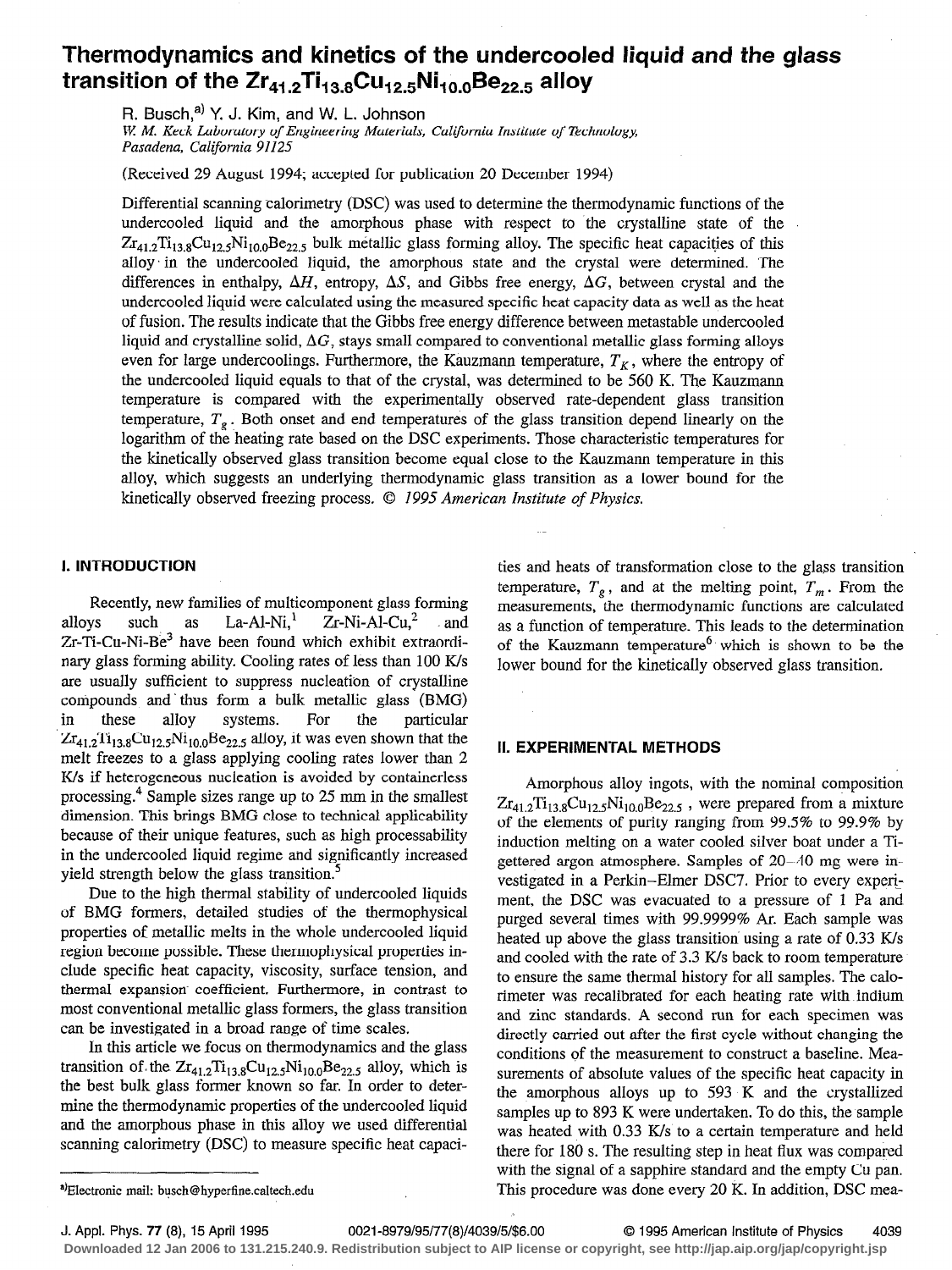

FIG. 1. DSC thermogram of the amorphous  $Zr_{412}Ti_{13,8}Cu_{12,5}Ni_{10,0}Be_{22,5}$  sample alloy at a heating rate of 0.167 K/s indicating the crystallization with the heat release,  $\Delta H_x$ , and subsequent melting with the heat of fusion,  $\Delta H_f$ . Additionally marked are the onset of the glass transition,  $T_g^{\text{onset}}$ , the onsets of the three crystallization steps  $T_{x_i}$  ( $i=1-3$ ), the eutectic temperature,  $T_{\text{cut}}$ , and the liquidus temperature,  $T_{\text{liq}}$ .

surements were also carried out in a high-temperature calorimeter of type Seteram DSC 2000 K using 99.999% Ar. Runs of the empty crucibles taken prior to the experiments were subtracted from the measurements to obtain a straight baseline. Care was taken to remove the air prior to the runs.

#### III. EXPERIMENTAL RESULTS

The glass transition and crystallization behavior of the  $Zr_{41.2}Ti_{13.8}Cu_{12.5}Ni_{10.0}Be_{22.5}$  alloy were monitored in DSC scans for various heating rates. Figure 1 shows the DSC thermogram for a sample heated up with 0.167 K/s. It exhibits the endothermal heat effect due to the glass transition and three characteristic steps of heat release, indicating the successive stepwise transformations at  $T_{x_1}$ ,  $T_{x_2}$ , and  $T_{x_3}$  from the metastable. undercooled liquid state into the crystalline compounds at 680, 720, and 746 K, respectively. Upon further heating, the crystallized sample finally starts to melt at the eutectic temperature  $T_{\text{cut}} = 937$  K, followed by complete melting at the liquidus temperature  $T_{\text{liq}}$ =993 K.

The onset temperatures of the glass transition,  $T_g$ , and the transformation peaks,  $T_{x(1,2,3)}$ , appear to be strongly dependent on the heating rates. The heats of transformation determined by integrating the peak areas show a slight heating rate dependence as well. In Fig. 2 the specific heat capacity  $(c_n)$  of the amorphous phase throughout the glass transition into the undercooled liquid is presented with respect to the crystalline solid for different heating rates. The absolute values for  $c_p$  of the crystal and the amorphous alloy were measured with respect to sapphire standards. Below the onset temperature of the glass transition, the specific heat capacity The heat of fusion is determined by the Seteram DSC<br>of the amorphous phase does not change for different heating 2000 K (see Fig. 1), at a rate of 0.167 K/s, of the amorphous phase does not change for different heating heat capacity becomes dependent on heating rate. This can atom for this heating rate.



FIG. 2. Course of the specific heat capacity from the amorphous phase throughout the glass transition into the undercooled liquid for different heating rates. The specific heat capacity data of the crystallized samples were measured in steps of 20 K in reference to a sapphire standard.

be attributed to the fact that relaxation times which are related to structural relaxations in the glass transition region are within the time of the experiment. The temperature at which the glass begins to respond to the temperature increase is defined by the onset of the glass transition  $T_{\varphi}^{\text{onset}}$ . The end temperature,  $T_g^{\text{end}}$ , above which the sample can fully equilibrate into the metastable undercooled liquid state during heating, is rate dependent as well. All the samples reach the undercooled liquid regime at different end temperatures. From there on they follow the same specific heat capacity curve. It can be clearly seen in Fig. 2 that  $c_p$  in the undercooled liquid is a well defined decreasing function with increasing temperature. The temperature range in which the undercooled liquid can be observed in a DSC experiment is limited by the crystallization of the sample.

The crystallization of the sample is also rate dependent. This is caused by the fact that nucleation is a thermally activated process, whereas the rate dependence of the kinetic glass transition is due to the relaxation processes in the glass transition region.

With increasing heating rate the crystallization peaks are shifted to higher temperatures. Since the total heat release during crystallization measures the enthalpy difference between undercooled liquid and the crystalline state, we expect an increasing overall heat of crystallization with increasing heating rate. Table I summarizes the different characteristic temperatures and the measured enthalpies of transformation depending on heating rate as determined with the Perkin-Elmer DSC7. In particular, the heat release during the second transformation step is slightly dependent on the heating rate.

rates and it is only approximately 1 J/g-atom $\cdot$ K larger than 8.2 kJ/g-atom that is raised in two steps of 5.4 and 2.8 kJ/gthe specific heat capacity of the crystal, as Pig. 2 indicates. atom at the eutectic and liquidus temperature, respectively. Upon undergoing the glass transition, the track of the specific The total heat release during crystallization was  $5.5 \text{ kJ/g}$ -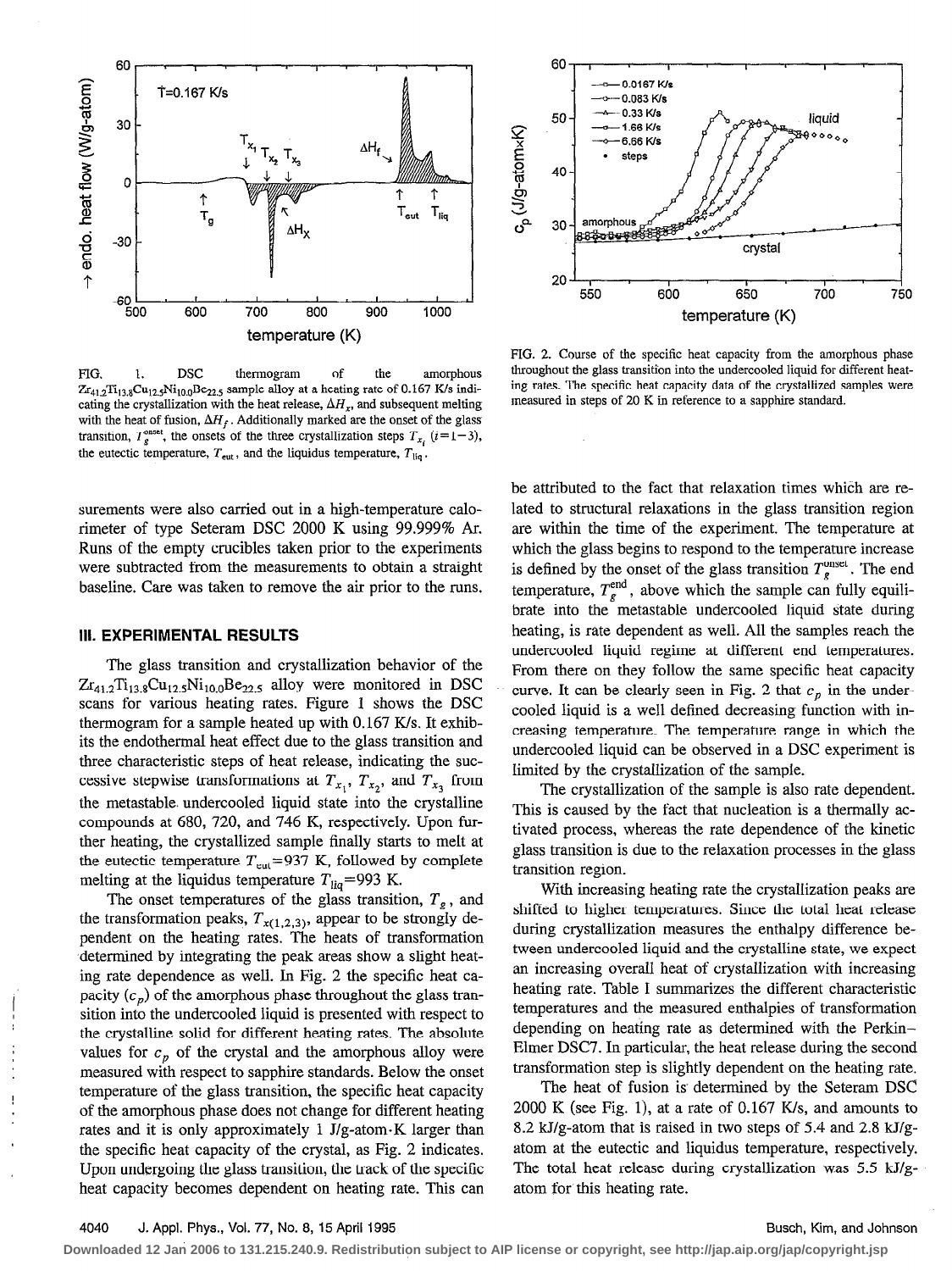TABLE I. Onset and end temperature  $T_s^{\text{onset}}$  and  $T_s^{\text{end}}$  of the glass transition depending on heating rate measured with the Perkin-Elmer DSC7. In addition, the onset temperatures and heat releases of the three crystallization steps depending on heating rate are listed.

| Temperatures and enthalpies  | Heating rates $\dot{T}$ (K/s) |       |      |      |      |
|------------------------------|-------------------------------|-------|------|------|------|
|                              | 0.0167                        | 0.083 | 0.33 | 1.67 | 6.67 |
| $T_g^{\text{onset}}$ (K)     | 602                           | 614   | 620  | 631  | 636  |
| $T_{g}^{\text{end}}$ (K)     | 628                           | 643   | 653  | 668  | 680  |
| $T_{x_1}$ (K)                | 644                           | 666   | 692  | 712  | 726  |
| $\Delta H_{x}$ , (kJ/g-atom) | 1.1                           | 1.2   | 1.2  | 1.2  | 1.2  |
| $T_{x_2}$ (K)                | 694                           | 710   | 731  | 750  | 769  |
| $\Delta H_{x}$ , (kJ/g-atom) | 1.2                           | 2.6   | 3.0  | 3.4  | 3.6  |
| $T_{x_3}$ (K)                | 710                           | 736   | 763  | 793  | 827  |
| $\Delta H_{x_3}$ (kJ/g-atom) | 2.8                           | 1.4   | 1.4  | 1.3  | 1.4  |

# IV. DISCUSSION

# A. The thermodynamic functions of the undercooled liquid

The thermodynamic functions of the  $Zr_{41.2}Ti_{13.8}Cu_{12.5}Ni_{10.0}Be_{22.5}$  alloy as a function of temperature are calculated based on the measured specific heat capacity data, which are shown in Fig. 3. The specific heat capacity of the amorphous phase is marked with triangles. The specific heat capacity data of the undercooled liquid above the glass transition (circles), obtained before crystallization upon heating the alloy, show about twice the value of the amorphous phase. They are a decreasing function with increasing temperature. The specific heat capacities that were obtained throughout the glass transition are not presented in Fig. 3, because they do not represent a thermodynamic equilibrium or metastable equilibrium state. The specific heat capacity above the eutectic temperature was measured with a modified Perkin-Elmer DSC7 by Fecht<sup>7</sup> and does not exceed 41 J/g-atom-K (diamond). Finally, the specific heat capacity of the crystallized alloy is also marked (squares).



FIG. 3. Measured specific heat capacity of the undercooling liquid  $(\bigcirc \blacklozenge)$ , the amorphous phase  $(\Delta)$ , and the crystal  $(\Box)$ . The specific heat capacity curves of the undercooled liquid and the crystal are fitted to the data.

According to Kubaschewski et  $al$ ,<sup>8</sup> the temperature dependence of the specific heat capacity of the undercooled liquid far above the Debye temperature can be expressed mainly as a  $1/T^2$  law as follows:

$$
c_p = 3R + b \cdot T + c \cdot T^{-2} \tag{1}
$$

This has been successfully applied in various calculation-of-phase-diagram (CALPHAD) calculations to describe the temperature dependence of the specific heat capacity in the undercooled liquid. $9,10$  The fits to the specific heat capacity data for the crystal and the undercooled liquid are added in Fig. 3. The specific heat capacity of the undercooled liquid obeys the following equation:

$$
c_p^{\text{liq}} = 3R + \left(\frac{7.5 \times 10^{-3} \cdot T}{K} + \frac{8.17 \times 10^6}{T^2} \cdot K^2\right) \frac{J}{g \text{-atom} \cdot K}.
$$
 (2)

The specific heat capacity difference between the liquid and the crystal close to the melting point is less than 5 J/g $atom·K$ .

Since the temperature dependence of the specific heat capacity in the  $Zr_{41,2}Ti_{13,8}Cu_{12,5}Ni_{10,0}Be_{22,5}$  alloy is known for the noncrystalline and crystalline state as well, the Gibbs free energy of undercooled liquid with respect to the crystal,  $\Delta G_{1-x}(T)$ , can be calculated by integrating the specific heat capacity difference according to

$$
\Delta G_{l-x}(T) = + \Delta H_f - \Delta S_f \cdot T_0 - \int_T^{T_0} \Delta c_p^{l-x}(T') dT' + T \int_T^{T_0} \frac{\Delta c_p^{l-x}(T')}{T'} dT',
$$
(3)

in which  $\Delta H_f$  and  $\Delta S_f$  are the enthalpy and entropy of fusion, respectively, at the temperature  $T_0$ .  $T_0$  is the temperature where the Gibbs free energy of the crystal is equal to the Gibbs free energy of the liquid.  $\Delta c_b^{l-x}$  is the difference in specific heat capacity between liquid and solid. Even though  $T_0$  is not exactly known for our alloy, from the pattern of the DSC track on melting we can assume that the alloy is quite far away from the eutectic composition. This means that  $T_0$ is located between  $T_{\text{cut}}$  and  $T_{\text{liq}}$  and is likely to be very close

#### J. Appl. Phys., Vol. 77, No. 8, 15 April 1995 Busch, Kim, and Johnson 4041

**Downloaded 12 Jan 2006 to 131.215.240.9. Redistribution subject to AIP license or copyright, see http://jap.aip.org/jap/copyright.jsp**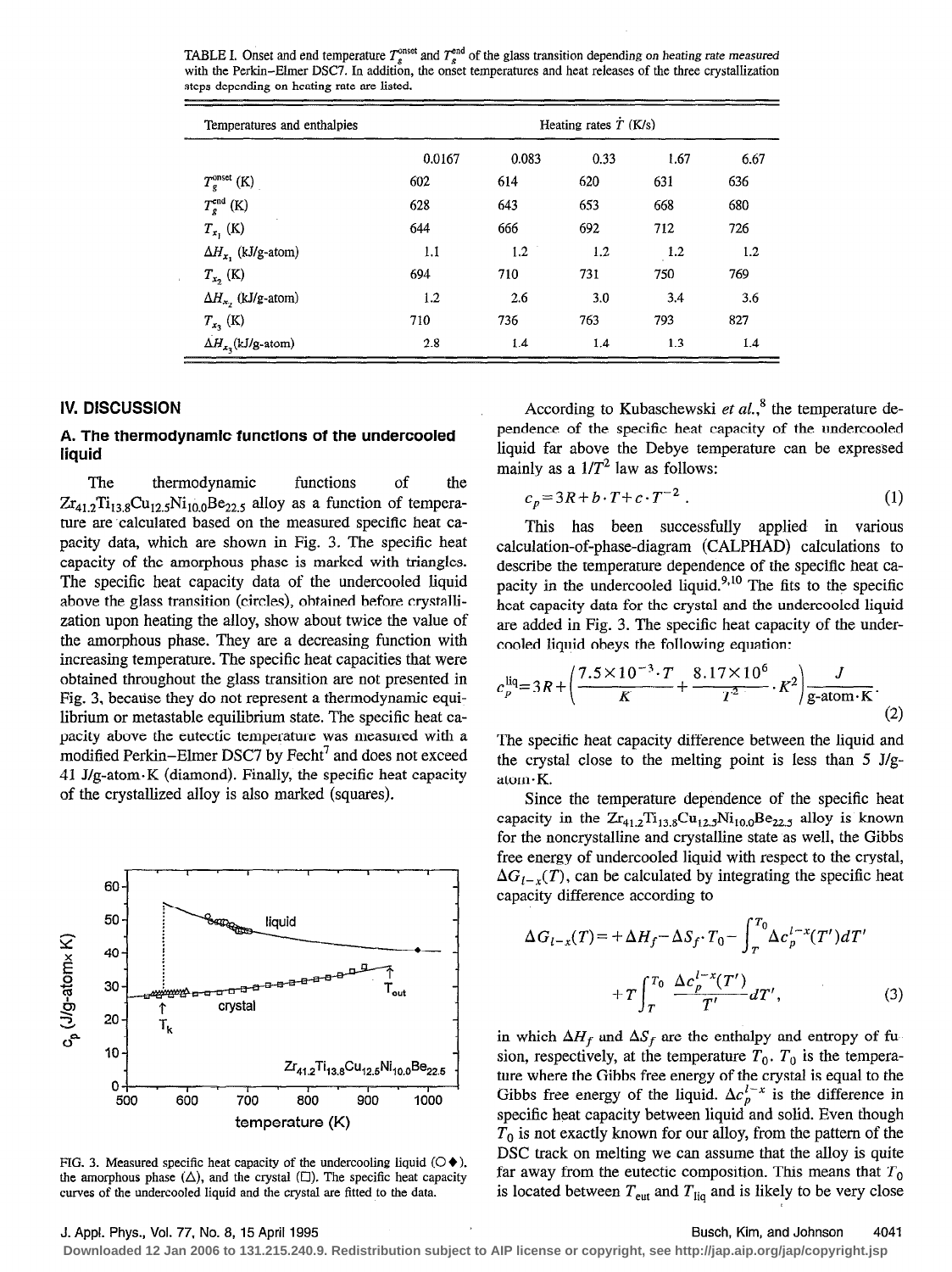

FIG. 4. Entropy of the undercooled liquid with respect to the crystal, including the entropy of fusion,  $\Delta S_f$ , and the Kauzmann temperature,  $T_K$ .

to the eutectic temperature. In our calculations we use a value of  $T_0$ =948 K that corresponds to the maximum of the first melting peak. For the determination of the total  $\Delta S(T)$ ,  $\Delta H(T)$ , and  $\Delta G(T)$ , the error will be small, especially for large undercooling ( $\approx 0.1$  kJ/g-atom) because the specific heat capacity difference between crystal and melt is small at the melting point.

Figure 4 shows the calculated entropy of the undercooled  $Zr_{41,2}Ti_{13,8}Cu_{12,5}Ni_{10,0}Be_{22,5}$  melt with respect to the crystal. The entropy of the undercooled liquid decreases with increasing undercooling until it reaches the entropy of the crystal at the Kauzmann temperature,  $T_K$ .

The existence of the undercooled liquid below this temperature would violate the Kauzmann paradox, $6$  suggesting  $T_K$  to be the lower bound for the glass transition for thermodynamic reasons. This is due to the fact that the liquid should not have a smaller entropy than the crystal. An alloy, which could be kept as an undercooled liquid from  $T_m$  down to  $T_K$ , has to undergo the transition into the amorphous state by a sudden drop of the specific heat capacity to the value of the glass. For our glass, we obtain a Kauzmann temperature of 560 K, which is below the kinetically observed glass transition temperatures.

The enthalpy difference between the undercooled liquid and the crystal, which decreases with increasing undercooling, is plotted in Fig. 5. The specific heat capacity is integrated from  $T_0$  down to the Kauzmann temperature. Since the difference in specific heat capacity between amorphous phase and crystal is only 1 J/g-atom.K the enthalpy difference remains virtually constant for temperatures below  $T_K$ . However, the extrapolated enthalpy below about 620 K'can hardly be achieved in the real experiment. The curve below 620 K belongs to an ideal undercooled liquid and glass, respectively, that requires extremely slow cooling rate to form (see next paragraph). In the real experiment, the liquid freezes to a glass throughout the glass transition, and the larger the cooling rate, the more residual enthalpy and entropy are frozen in. In Fig. 5, the measured heats of crystallization are included (triangles), indicating a good agreement



FIG. 5. Enthalpy of the undercooled liquid with respect to the crystal, including the overall heats of crystallization depending on heating rates  $(\Delta)$ . The paths of crystallization and melting are marked according to the different transformation steps for a rate of 0.33 K/s.

with the independently obtained  $\Delta H$  curve. With increasing heating rates, the samples start to crystallize at higher temperatures from the undercooled liquid, which is already in metastable equilibrium. This explains the observed heating rate dependence of the overall heat of crystallization.

The calculated Gibbs free energy function with respect to the crystalline state is plotted in Fig. 6. Since there is a finite and increasing difference in specific heat capacity between the melt and the crystal on undercooling, the Tumbull approximation  $(\Delta c_p^{l-x}= 0,$  for  $T \le T_m$ )<sup>11</sup> is only valid for undercoolings of about 100 K. For larger undercoolings, the real Gibbs free energy difference becomes smaller due to the relative stabilization of the undercooled melt. This stabilization is caused by the increasing specific heat capacity that is attributed to a decreasing free volume, and most likely a gradual gain of short range order in the alloy melt. The observed Gibbs free energy difference is, for example, 1.5 kJ/ g-atom at 0.8  $T_m$ . This value is relatively small compared to



FIG. 6. Gibbs free energy of the undercooled liquid with respect to the crystal as a function of temperature.

# 4042 J. Appl. Phys., Vol. 77, No. 8, 15 April 1995 Busch, Kim, and Johnson Busch, Kim, and Johnson